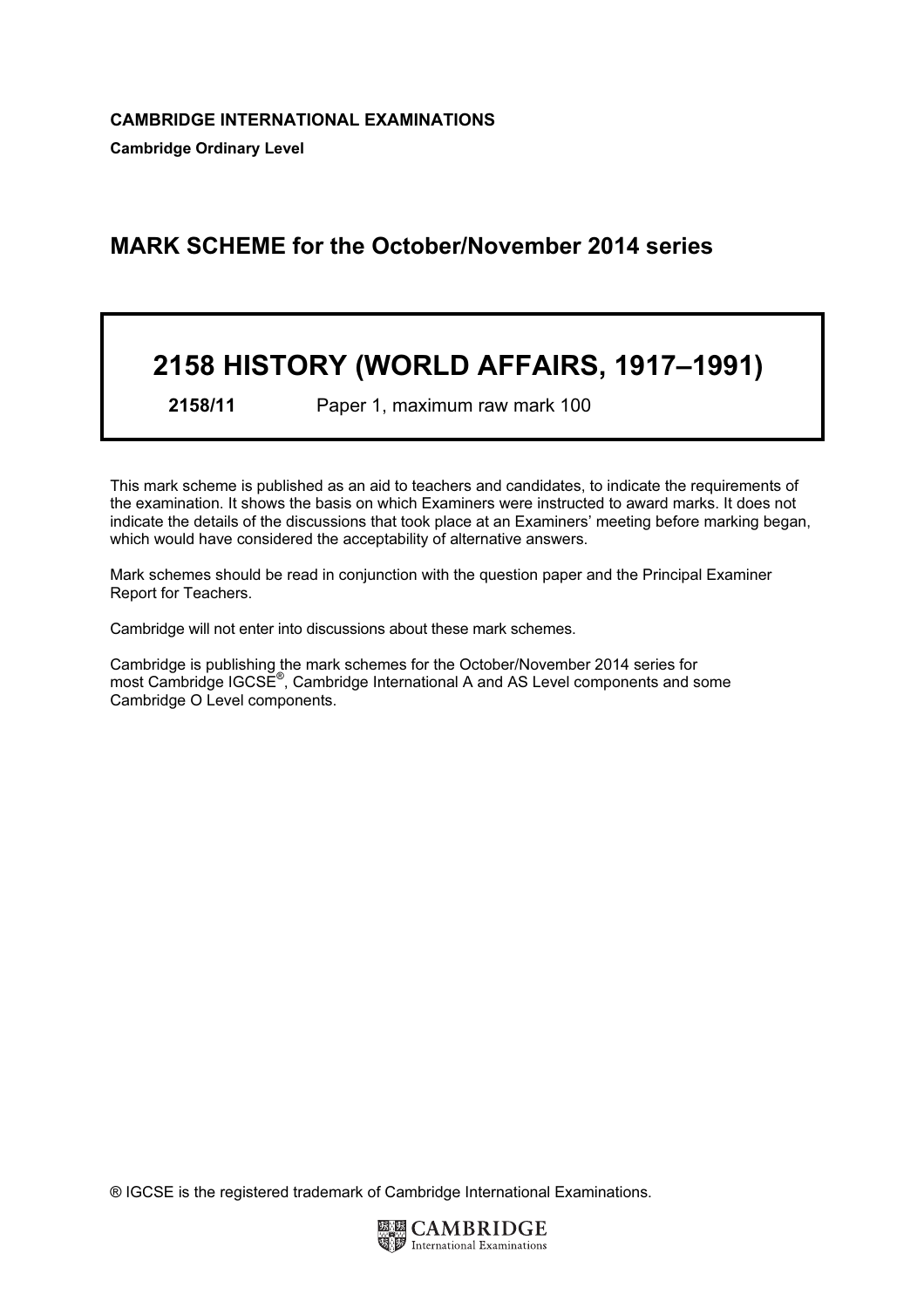| Page 2 | <b>Mark Scheme</b>                        | <b>Syllabus</b> | <b>Paper</b> |
|--------|-------------------------------------------|-----------------|--------------|
|        | Cambridge O Level - October/November 2014 | 2158            |              |

## Section A: International Relations and Developments

- 1 Narrative: A three-fold part. Those responses which deal with each part in equal detail will be the most highly rewarded.
	- Analysis: Responses which take a broad view of objections to Versailles: strategic, economic and political will be the most highly rewarded. References must be to Versailles and not to any other 1919–20 treaties.
- 2 Narrative: A good balance across the 1920s is expected for the highest marks. To be rewarded the focus of the response must be on 'international disputes'.
	- Analysis: The case that the League of Nations was 'fatally flawed' is overwhelming when such episodes as Manchuria and Abyssinia are considered and it is likely that most responses will argue this. However, those who argue against the question's theme, and support their points effectively should be rewarded.
- 3 Narrative: A three-fold part. Those responses which are specific in their use of detail in each case, and indicate clearly the nature of German foreign policy asserted, will be the most highly rewarded.
	- Analysis: The best responses will specify clear and varied reasons for German success: popular, strategic, logistical etc.
- 4 Narrative: A three-fold part. For the highest marks responses should make detailed references in each area and also link each aspect to 'the early history of the Cold War'.

 Analysis: This question is on USA/USSR relations; China has no relevance. The best answers can be expected to show good balance throughout the 1950s and focus well on giving informed reasons for increased tension.

- 5 Narrative: A three-fold part. Each has specific links to Indo-China and for marks in the higher range there should be detailed examples to demonstrate their involvement.
	- Analysis: Those responses which deal with both France and the USA, and which pinpoint with precise support the reasons for their military and diplomatic involvement, will be the most highly rewarded.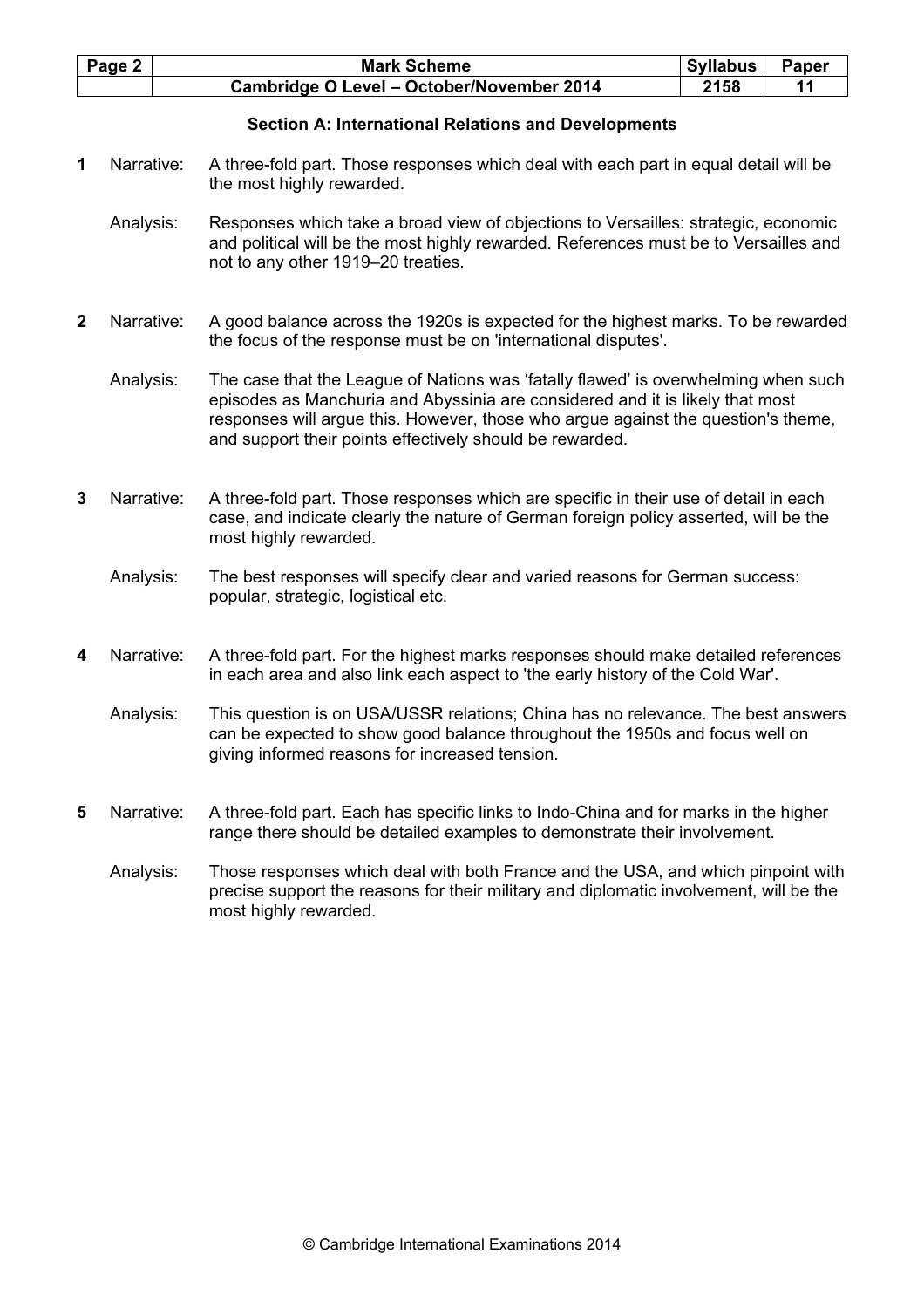| Page 3 | <b>Mark Scheme</b>                        | <b>Syllabus</b> | <b>Paper</b> |
|--------|-------------------------------------------|-----------------|--------------|
|        | Cambridge O Level - October/November 2014 | 2158            |              |
|        |                                           |                 |              |

## Section B: Western Europe

- 6 Narrative: A three-fold part. All of these are familiar topics and for high marks there should be precise references in each of the chosen three.
	- Analysis: The best responses are likely to achieve a balanced discussion about the relative strength of Fascist control across the whole of the given time period.
- 7 Narrative: Note the restriction to the 1930s. The best responses will aim to achieve a balance throughout the decade, although there may be greater emphasis on the earlier part.
	- Analysis: Note the requirement of the question to restrict discussion to the 1930s. The best responses will have a clear focus on reasons, based both on the compliance of many German people, and the methods of control of the Nazi Party in the 1930s.
- 8 Narrative: Note the geographical restrictions and timeframe of the question (Western Europe in 1944–45). It is likely that responses will focus on D Day (and the preparations for it) and the fall of Berlin.
	- Analysis: The position of the resistance movements should be considered in the context of the increasing decline in German power. However, it would be appropriate to allow resistance in France and Germany to be dominant.
- 9 Either (a)
	- Narrative: A three-fold part. The best responses will set each of the selected issues clearly in the context of British history.
	- Analysis: To achieve the highest marks responses should be balanced between the initiatives of Conservative politicians and the problems which afflicted their opponents at different times during the inter-war years.
	- Or (b)
	- Narrative: Note the restriction to 'domestic policies'. It is likely that the main emphasis of responses will be on nationalisation and welfare policies.
	- Analysis: The best responses will consider the strengths of the Conservative Party, as well as the difficulties of the Labour Party, at the time of the 1955 and 1959 elections.
- 10 Narrative: Reserve a maximum of 5 marks for discussion of the constitution of West Germany. Thereafter responses should focus on domestic history in the 1950s and 1960s.
	- Analysis: The best responses will achieve a balance between initiatives from West Germany (where foreign policy can be made relevant) and the favourable climate for growth in the 1950s and 1960s.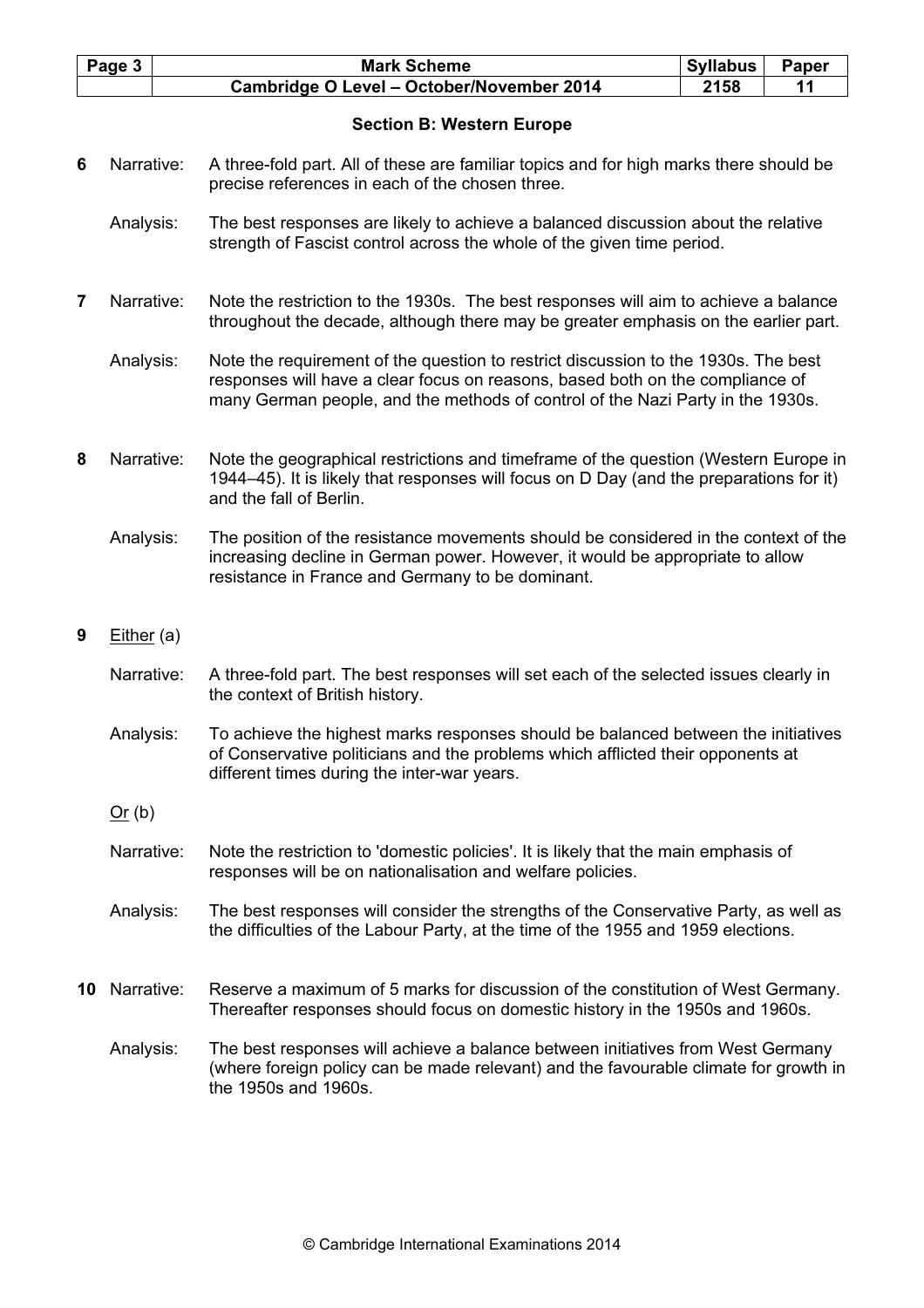| Page 4 | <b>Mark Scheme</b>                               | <b>Syllabus</b> | <b>Paper</b> |
|--------|--------------------------------------------------|-----------------|--------------|
|        | <b>Cambridge O Level - October/November 2014</b> | 2158            |              |

# Section C: The Americas

- 11 Narrative: To achieve the highest marks a balanced account of the 1920s in the USA, noting the focus on domestic history, is required.
	- Analysis: The best responses will indicate the significance of the apparent inertia of the Republican Party contrasted with the more assertive approach of FDR.
- 12 Narrative: A four-fold part. The best responses will indicate in each case how (a), (b), (c) and (d) fitted into the concept of the New Deal.
	- Analysis: The most highly rewarded responses are likely to balance their discussion between FDR's electoral strengths, rooted in his persona and his policies, and the less dynamic approaches of the Republican Party during this period.
- 13 Narrative: It is likely that responses will focus on the legislation that featured during LBJ's presidencies. The best responses will also consider the idealism of Johnson's plans, indicated by the term 'Great Society'.
	- Analysis: The most effective answers will balance the internal and external issues that underlay LBJ's decision in 1968 not to seek the presidency. The emphasis may well be on foreign issues, but to achieve the highest marks domestic issues should also be considered.
- 14 Either (a)
	- Narrative: The most highly rewarded responses will offer a balanced account of Castro's domestic and foreign policies between 1959 and 1991.
	- Analysis: Marks in the higher range should be reserved for those who indicate the general acceptability of many of Castro's domestic policies, combined with the dictatorial style of his rule.
	- $Or (b)$
	- Narrative: A maximum of 5 marks should be allowed for Allende's rise to power in 1970. Both domestic and foreign policies are of relevance in accounts of his three-year tenure.
	- Analysis: The argument in agreement with the question is likely to be the stronger. However, for the highest marks to be awarded there should be at least some reference to elements of merit in Pinochet's rule, e.g. the stability he brought after a time of much change.
- 15 Narrative: A three-fold part. Essentially this question covers the Nixon years. For high marks there should be precise detail on each of the three chosen aspects.
	- Analysis: This question is limited to Carter's role in the 1976 presidential election. The best responses will focus on the 'ways' element of the question, appreciating the reaction to Nixon's approach. The 'reasons' element is most likely to reflect the feeling among the US electorate at the time.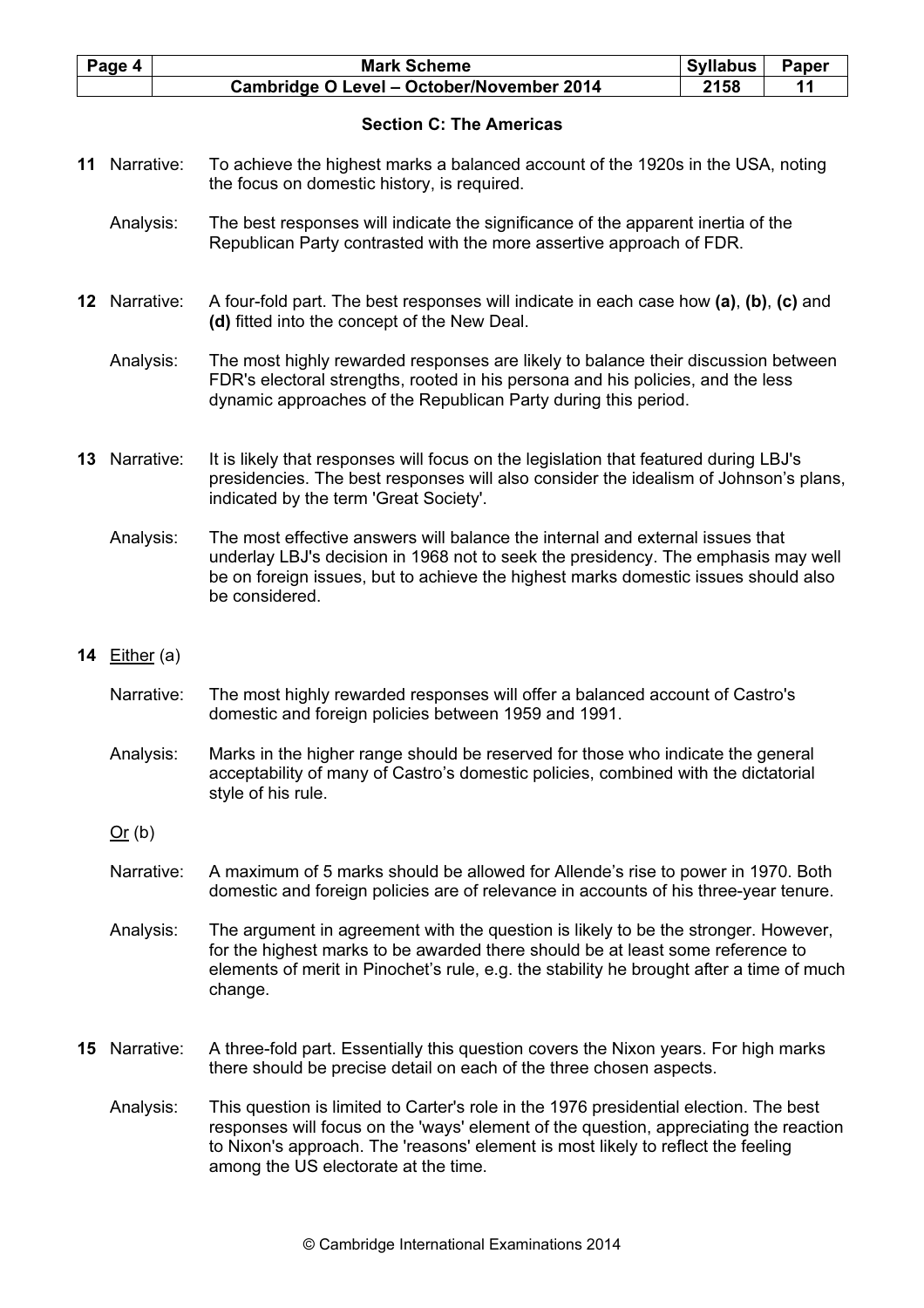| Page 5 | <b>Mark Scheme</b>                        | <b>Syllabus</b> | Paper |
|--------|-------------------------------------------|-----------------|-------|
|        | Cambridge O Level - October/November 2014 | 2158            |       |

# Section D: The Soviet Union and Eastern Europe

- 16 Narrative: A modest introduction pre-1917 would be allowable, but the best responses will offer a balanced account, covering both the revolutions and the Provisional Government in between.
	- Analysis: This question covers the Civil War and events up to and including the introduction of NEP. The best responses will explain the reasons underlying the continuance of Bolshevik rule in these years.
- 17 Narrative: A three-fold part. For high marks the description of each aspect should be precise and well-informed.
	- Analysis: The most effective responses will give appropriate attention to the factors which allowed Stalin to develop strong control. They will recognise the dictatorial agencies he employed, as well as the need for control that assisted economic advance.
- 18 Narrative: The best answers will be balanced across the given years 1941–45, although there is likely to be more focus on 1944-45. The highest marks should be reserved for those responses which deal specifically with the Soviet Union and Eastern Europe.
	- Analysis: There is evidence that both Soviet strengths and German weaknesses were potent factors in the eventual Soviet victory. The best responses will give specific detail in both cases and offer an effective assessment of 'how far'.
- 19 Narrative: Note the dates of the question are 1945–80. The highest marks should be reserved for those responses which deal, however briefly, with Eastern Europe as well as the Soviet Union.
	- Analysis: This question broadens out from the Yugoslav focus in the first part. Those responses which indicate the experience of salient East European countries, and which maintain a good focus on explanation, will be most highly rewarded.
- 20 Narrative: A two-fold part. Note that the question is restricted to domestic policy.
	- Analysis: Here the emphasis should be on an analysis of Gorbachev's domestic and foreign policies within the context of a judgement on which was the more significant cause of his fall. The highest marks will be reserved for those who approach the answer in this way.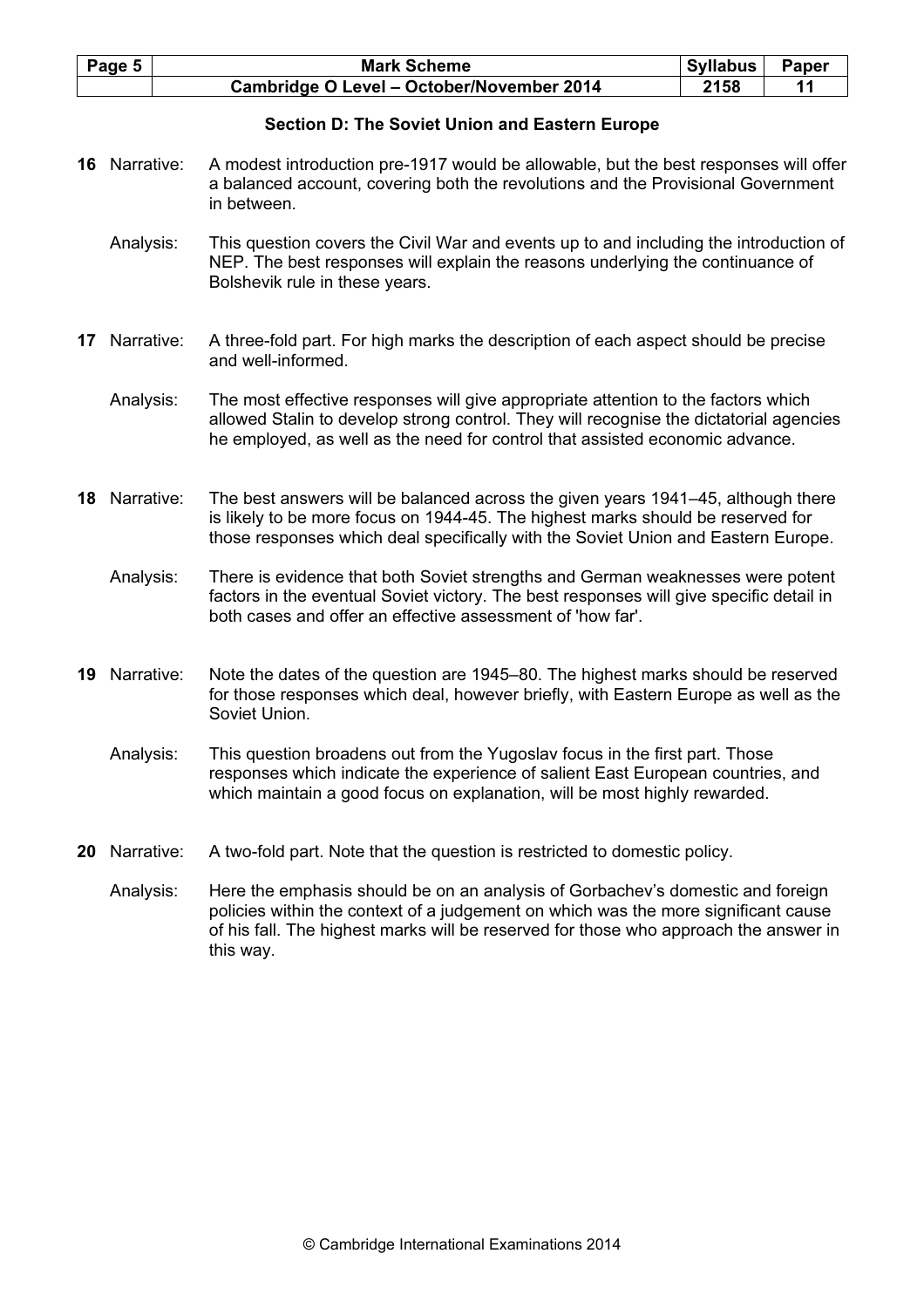| Page 6 $ $ | <b>Mark Scheme</b>                        | Syllabus | <b>Paper</b> |
|------------|-------------------------------------------|----------|--------------|
|            | Cambridge O Level - October/November 2014 | 2158     |              |

# Section E: Africa and the Middle East

- 21 Narrative: To achieve the highest marks responses should achieve a fair balance throughout, although it is likely that they will include more on the 1940s than on the 1920s and 1930s. For the highest marks, references should be precise.
	- Analysis: The best responses will explain, with precise use of detail, the link between Israel's creation and the following war.
- 22 Narrative: A three-fold part. Use of precise detail across each of the parts is required for the highest marks to be awarded.
	- Analysis: The most effective responses will consider a range of the reasons for the uncertain peace that prevailed in the 1980s.
- 23 Narrative: A two-fold part. Note that while (a) is restricted to events in Kenya, (b) will require at least some reference to events elsewhere. Post-independence developments should also be considered, albeit limited to the 1960s.
	- Analysis: In order to measure the 'extent' element of the question, references to events and features other than tribalism are required. The best answers will contain a clear discussion of each element.
- 24 Narrative: A two-fold part. Note that in discussing each of the chosen leaders there should be clear reference to their role in the struggle for independence.
	- Analysis: The focus should be on explaining the 'troubled' history of both of the chosen countries and the scope of responses could be extended to 1991.
- 25 Narrative: A three-fold part. To achieve the highest marks responses should give suitable context on the history of South Africa for each of the chosen features.
	- Analysis: Responses should give specific attention to the reasons for the collapse of apartheid.